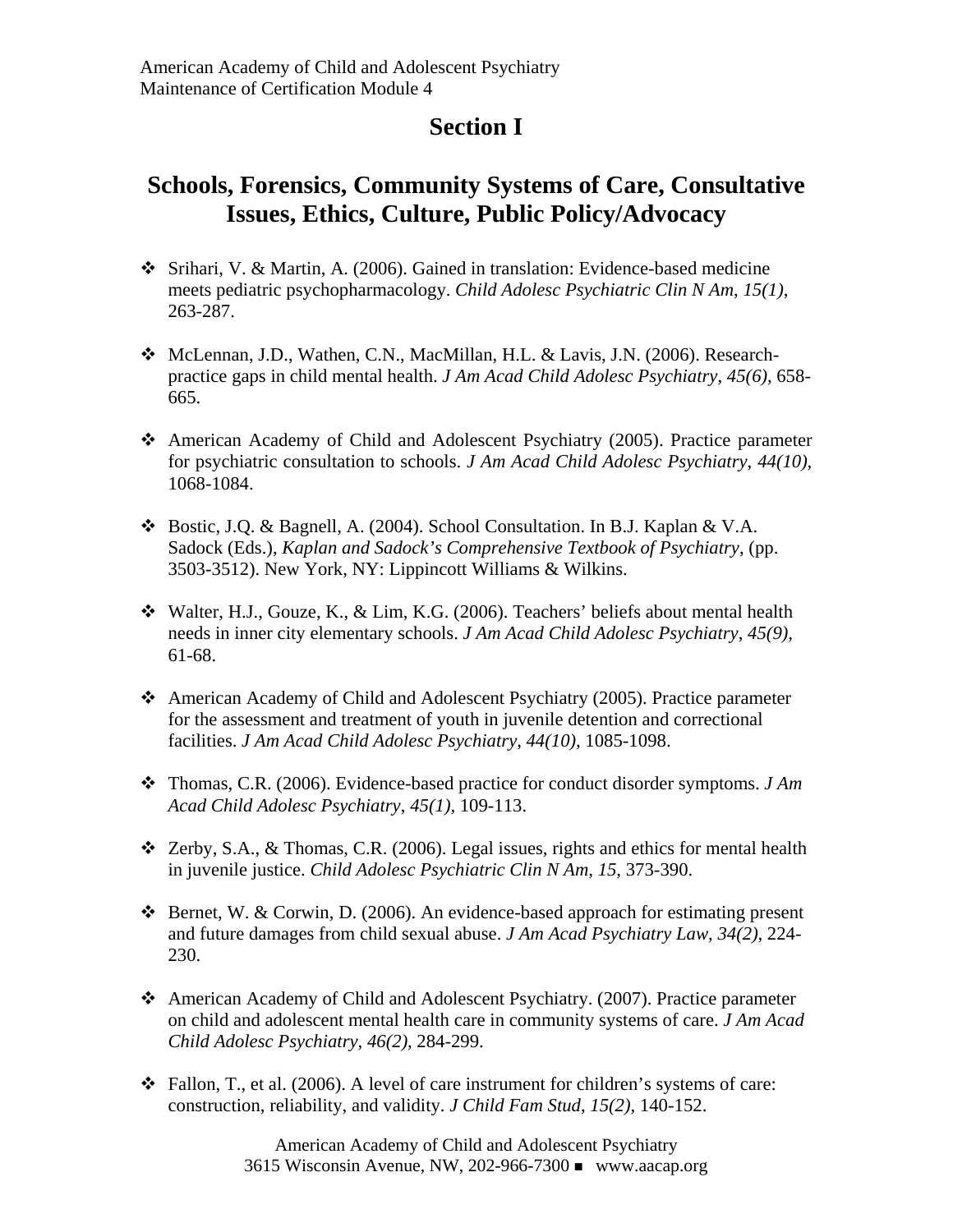American Academy of Child and Adolescent Psychiatry Maintenance of Certification Module 4

- Vinnerljung, B., H Jern, A. & Lindblad, F. (2006). Suicide attempts and severe psychiatric morbidity among former child welfare clients-a national cohort study. *J Child Psychol Psychiatry*, *47(7)*, 723-733.
- Haroun, N., Nunn, L., Haroun, A. & Cadenhead, K.S. (2006). Risk and protection in prodromal schizophrenia: ethical implications for clinical practice and future research. *Schizophr Bull, 32(1),* 166-178.
- $\triangle$  Pumariega, A.J., Rogers, K. & Rothe, E. (2005). Culturally competent systems of care for children's mental health: advances and challenges. *Community Ment Health J*, *41(5),* 539-555.
- Jenni, O.G., O'Connor, B.B. (2005). Children's sleep: an interplay between culture and biology. *Pediatrics, 115*(*1 suppl)*, 204-216.
- $\div$  Yeh, M., et al. (2004). Parental beliefs about the causes of child problems: exploring racial/ethnic patterns. *J Am Acad Child Adolesc Psychiatry, 43(5),* 605-612.
- $\cdot$  Martin, A. (2005). The use of film, literature, and music in becoming culturally competent in understanding African Americans. *Child Adolesc Psychiatric Clin N Am*, *14(3),* 589-603.
- Villani, V.S., Olson, C.K. & Jellinek, M.S. (2005). Media literacy for clinicians and parents. *Child Adolesc Psychiatric Clin N Am*, *14(3),* 523-553.
- Olson, C.K. & Kutner, L.A. (2005). Media outreach for child psychiatrists. *Child Adolesc Psychiatric Clin N Am*, *14(3),* 613-622.
- Crosby, M. (2002). Political lobbying for child and adolescent psychiatry. *Child Adolesc Psychiatric Clin N Am*, *11(1),* 145-158.
- $\div$  Friedman, R.A. (2006). Uncovering an epidemic-screening for mental illness in teens. *N Engl J Med*, *355(26),* 2717-2719.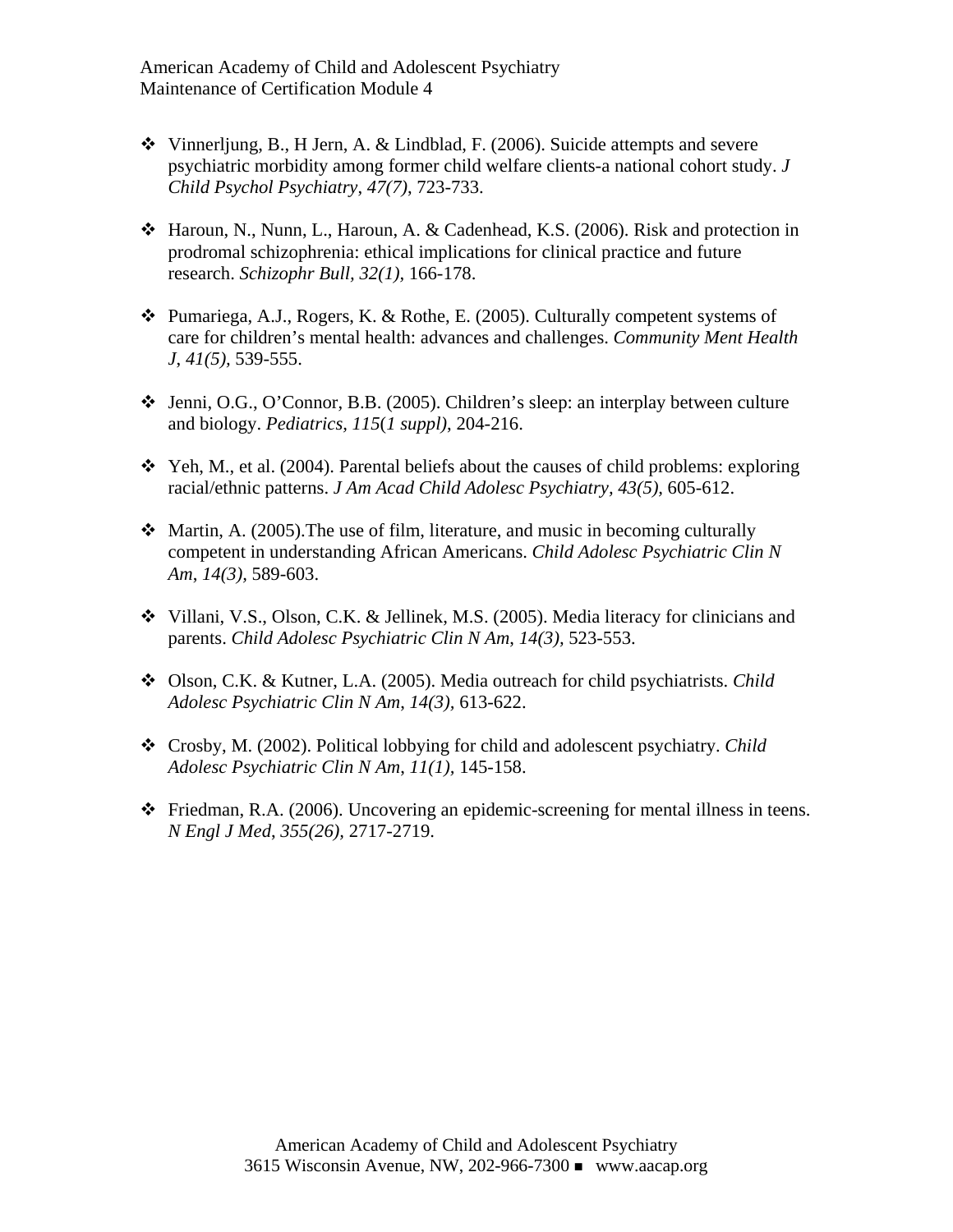## **Section II**

## **Seminal Articles – Updates on Relevant Topics for Child and Adolescent Psychiatrists**

- $\cdot \cdot$  Prince, J.B. (2006). Pharmacotherapy of attention-deficit hyperactivity disorder in children and adolescents: update on new stimulant preparations, atomoxetine, and novel treatments. *Child Adolesc Psychiatric Clin N Am,* 15(1), 13-50.
- Biederman, J., et al. (2006). Treatment of ADHD with stimulant medications: response to Nissen perspective in *The New England Journal of Medicine*. *J Am Acad Child Adolesc Psychiatry,* 45(10), 1147-1150.
- Hammerness, P.G., Vivas, F.M. & Geller, D.A. (2006). Selective serotonin reuptake inhibitors in pediatric psychopharmacology: a review of evidence. *J Pediatr*, 148(12), 158-165.
- $\triangle$  Friedman, R.A. (2006). The changing face of teenage drug abuse-the trend toward prescription drugs. *N Engl J Med*, 354(14), 1448-1450.
- Handen, B. & Gilchrist, R. (2006). Practitioner review: psychopharmacology in children and adolescent with mental retardation. *J Child Psychol Psychiatry*, 47(9), 871-882.
- Pliszka, S.R., et al. (2006). The Texas Children's Medication Algorithm Project: revision of the algorithm for pharmacotherapy of attention-deficit/hyperactivity disorder. *J Am Acad Child Adolesc Psychiatry*, 45(6), 642-657.
- Ross, R.G. (2006). Psychotic and manic-like symptoms during stimulant treatment of attention deficit hyperactivity disorder. *Am J Psychiatry*, 163(7), 1149-1152.
- Edelsohn, G.A. (2006). Hallucinations in children and adolescents: considerations in the emergency setting. *Am J Psychiatry,* 163(5), 781-785.
- Diamond, G. & Josephson, A. (2005). Family-based treatment research: A 10-year update. *J Am Acad Child Adolesc Psychiatry,* 44(9), 872-887.
- Corell, C.U. & Carlson, H.E. (2006). Endocrine and metabolic effects of psychotropic medications in children and adolescents. *J Am Acad Child Adolesc Psychiatry*, 45(7), 771-791.
- Rutter, M., Kim-Cohen, J. & Maughan, B. (2006). Continuities and discontinuities in psychopathology between childhood and adult life. *J Child Psychol Psychiatry*, 47(3/4), 276-295.